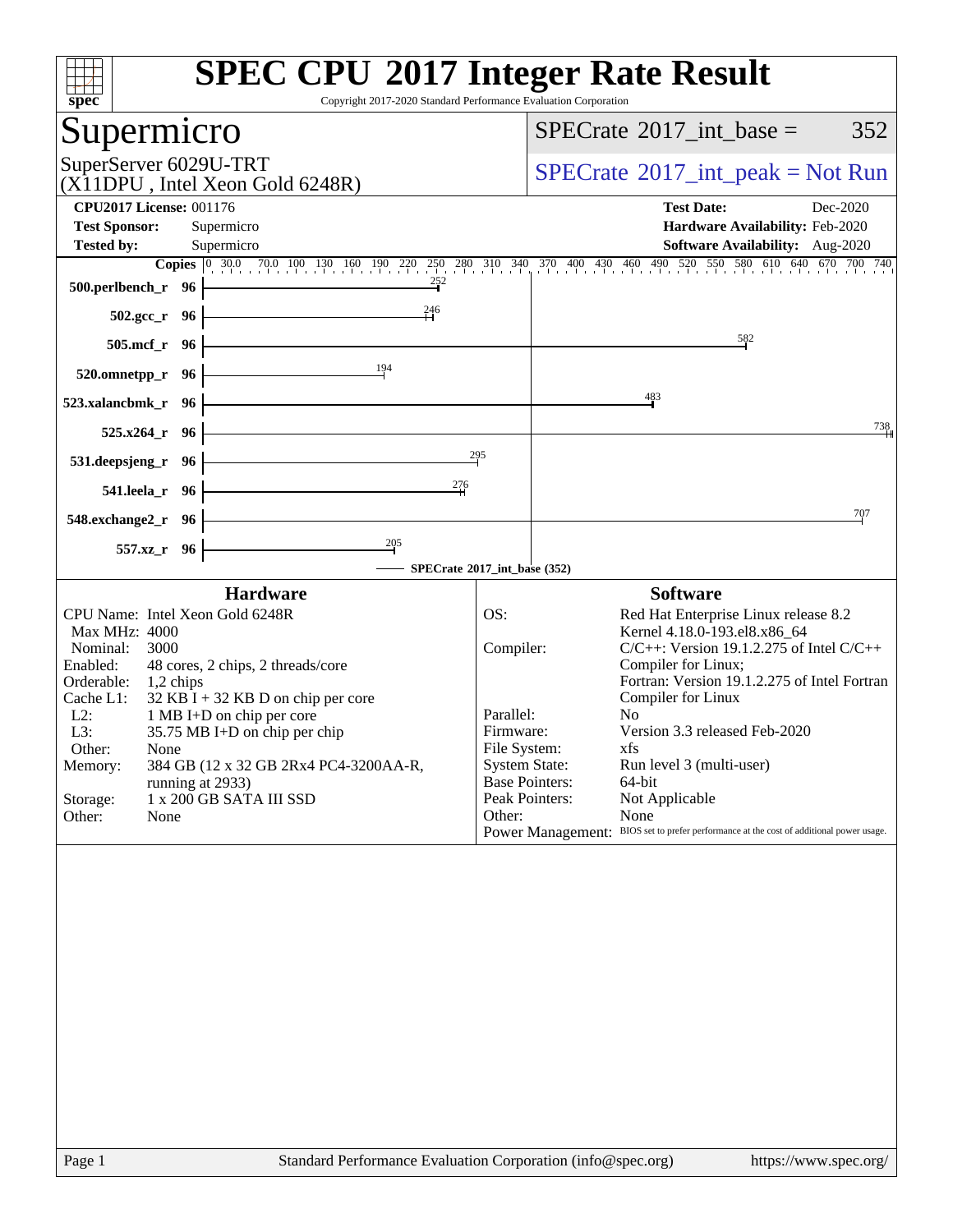

Copyright 2017-2020 Standard Performance Evaluation Corporation

### Supermicro

[SPECrate](http://www.spec.org/auto/cpu2017/Docs/result-fields.html#SPECrate2017intbase)<sup>®</sup>2017 int base =  $352$ 

(X11DPU , Intel Xeon Gold 6248R)

SuperServer 6029U-TRT  $SPECrate^{\circ}2017$  $SPECrate^{\circ}2017$ \_int\_peak = Not Run

**[CPU2017 License:](http://www.spec.org/auto/cpu2017/Docs/result-fields.html#CPU2017License)** 001176 **[Test Date:](http://www.spec.org/auto/cpu2017/Docs/result-fields.html#TestDate)** Dec-2020 **[Test Sponsor:](http://www.spec.org/auto/cpu2017/Docs/result-fields.html#TestSponsor)** Supermicro **[Hardware Availability:](http://www.spec.org/auto/cpu2017/Docs/result-fields.html#HardwareAvailability)** Feb-2020 **[Tested by:](http://www.spec.org/auto/cpu2017/Docs/result-fields.html#Testedby)** Supermicro **[Software Availability:](http://www.spec.org/auto/cpu2017/Docs/result-fields.html#SoftwareAvailability)** Aug-2020

### **[Results Table](http://www.spec.org/auto/cpu2017/Docs/result-fields.html#ResultsTable)**

|                                                       | <b>Base</b>   |                |       |                |       |                | <b>Peak</b> |               |                |              |                |              |                |              |
|-------------------------------------------------------|---------------|----------------|-------|----------------|-------|----------------|-------------|---------------|----------------|--------------|----------------|--------------|----------------|--------------|
| <b>Benchmark</b>                                      | <b>Copies</b> | <b>Seconds</b> | Ratio | <b>Seconds</b> | Ratio | <b>Seconds</b> | Ratio       | <b>Copies</b> | <b>Seconds</b> | <b>Ratio</b> | <b>Seconds</b> | <b>Ratio</b> | <b>Seconds</b> | <b>Ratio</b> |
| 500.perlbench_r                                       | 96            | 608            | 251   | 604            | 253   | 605            | 252         |               |                |              |                |              |                |              |
| $502.\text{sec}$                                      | 96            | 554            | 246   | 551            | 247   | 569            | 239         |               |                |              |                |              |                |              |
| $505$ .mcf r                                          | 96            | 267            | 582   | 266            | 582   | 266            | 583         |               |                |              |                |              |                |              |
| 520.omnetpp_r                                         | 96            | 648            | 194   | 649            | 194   | 649            | 194         |               |                |              |                |              |                |              |
| 523.xalancbmk r                                       | 96            | 210            | 483   | 210            | 483   | 211            | 481         |               |                |              |                |              |                |              |
| 525.x264 r                                            | 96            | 228            | 738   | 227            | 740   | 229            | 733         |               |                |              |                |              |                |              |
| 531.deepsjeng_r                                       | 96            | 373            | 295   | 373            | 295   | 373            | 295         |               |                |              |                |              |                |              |
| 541.leela_r                                           | 96            | 576            | 276   | 567            | 281   | 575            | 276         |               |                |              |                |              |                |              |
| 548.exchange2_r                                       | 96            | 356            | 707   | 356            | 707   | 356            | 707         |               |                |              |                |              |                |              |
| 557.xz r                                              | 96            | 506            | 205   | 507            | 205   | 505            | 205         |               |                |              |                |              |                |              |
| $SPECrate^{\circ}2017\_int\_base =$<br>352            |               |                |       |                |       |                |             |               |                |              |                |              |                |              |
| $SPECrate^{\circ}2017\_int\_peak =$<br><b>Not Run</b> |               |                |       |                |       |                |             |               |                |              |                |              |                |              |

Results appear in the [order in which they were run](http://www.spec.org/auto/cpu2017/Docs/result-fields.html#RunOrder). Bold underlined text [indicates a median measurement](http://www.spec.org/auto/cpu2017/Docs/result-fields.html#Median).

### **[Submit Notes](http://www.spec.org/auto/cpu2017/Docs/result-fields.html#SubmitNotes)**

 The numactl mechanism was used to bind copies to processors. The config file option 'submit' was used to generate numactl commands to bind each copy to a specific processor. For details, please see the config file.

### **[Operating System Notes](http://www.spec.org/auto/cpu2017/Docs/result-fields.html#OperatingSystemNotes)**

Stack size set to unlimited using "ulimit -s unlimited"

### **[Environment Variables Notes](http://www.spec.org/auto/cpu2017/Docs/result-fields.html#EnvironmentVariablesNotes)**

```
Environment variables set by runcpu before the start of the run:
LD_LIBRARY_PATH =
      "/home/cpu2017/lib/intel64:/home/cpu2017/lib/ia32:/home/cpu2017/je5.0.1-
      32"
```
MALLOC\_CONF = "retain:true"

### **[General Notes](http://www.spec.org/auto/cpu2017/Docs/result-fields.html#GeneralNotes)**

 Binaries compiled on a system with 1x Intel Core i9-7980XE CPU + 64GB RAM memory using Redhat Enterprise Linux 8.0 Transparent Huge Pages enabled by default Prior to runcpu invocation Filesystem page cache synced and cleared with: sync; echo 3> /proc/sys/vm/drop\_caches

**(Continued on next page)**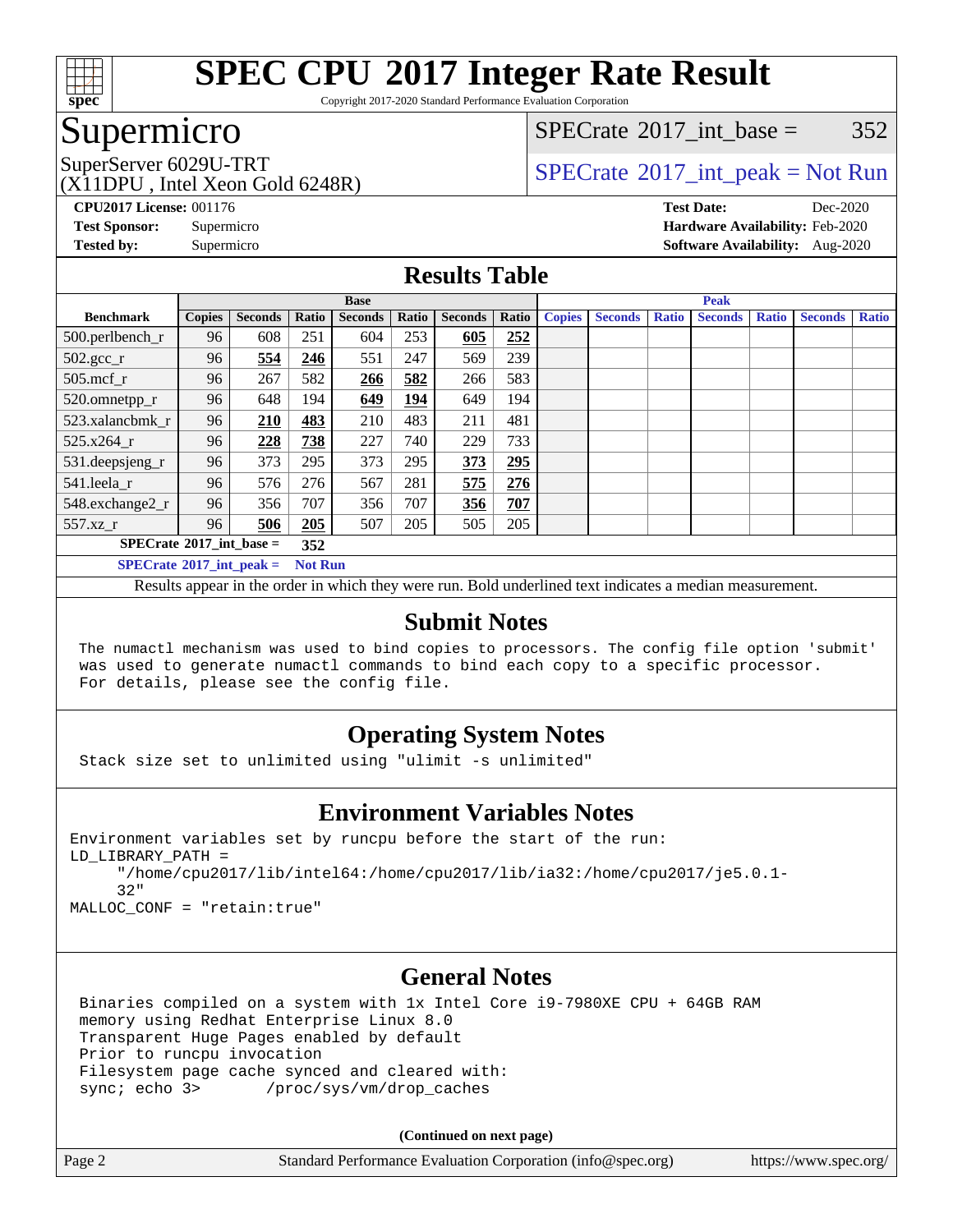

Copyright 2017-2020 Standard Performance Evaluation Corporation

### Supermicro

 $SPECTate^{\circ}2017$  int base = 352

(X11DPU , Intel Xeon Gold 6248R)

SuperServer 6029U-TRT  $S^{2017}$  [SPECrate](http://www.spec.org/auto/cpu2017/Docs/result-fields.html#SPECrate2017intpeak)®[2017\\_int\\_peak = N](http://www.spec.org/auto/cpu2017/Docs/result-fields.html#SPECrate2017intpeak)ot Run

**[Tested by:](http://www.spec.org/auto/cpu2017/Docs/result-fields.html#Testedby)** Supermicro **[Software Availability:](http://www.spec.org/auto/cpu2017/Docs/result-fields.html#SoftwareAvailability)** Aug-2020

**[CPU2017 License:](http://www.spec.org/auto/cpu2017/Docs/result-fields.html#CPU2017License)** 001176 **[Test Date:](http://www.spec.org/auto/cpu2017/Docs/result-fields.html#TestDate)** Dec-2020 **[Test Sponsor:](http://www.spec.org/auto/cpu2017/Docs/result-fields.html#TestSponsor)** Supermicro **[Hardware Availability:](http://www.spec.org/auto/cpu2017/Docs/result-fields.html#HardwareAvailability)** Feb-2020

#### **[General Notes \(Continued\)](http://www.spec.org/auto/cpu2017/Docs/result-fields.html#GeneralNotes)**

 runcpu command invoked through numactl i.e.: numactl --interleave=all runcpu <etc>

 NA: The test sponsor attests, as of date of publication, that CVE-2017-5754 (Meltdown) is mitigated in the system as tested and documented. Yes: The test sponsor attests, as of date of publication, that CVE-2017-5753 (Spectre variant 1) is mitigated in the system as tested and documented. Yes: The test sponsor attests, as of date of publication, that CVE-2017-5715 (Spectre variant 2) is mitigated in the system as tested and documented.

### **[Platform Notes](http://www.spec.org/auto/cpu2017/Docs/result-fields.html#PlatformNotes)**

Page 3 Standard Performance Evaluation Corporation [\(info@spec.org\)](mailto:info@spec.org) <https://www.spec.org/> BIOS Settings: Power Technology = Custom Power Performance Tuning = BIOS Controls EPB ENERGY\_PERF\_BIAS\_CFG mode = Extreme Performance SNC = Enable Stale AtoS = Disable IMC Interleaving = 1-way Interleave Patrol Scrub = Disable Sysinfo program /home/cpu2017/bin/sysinfo Rev: r6365 of 2019-08-21 295195f888a3d7edb1e6e46a485a0011 running on X11DPU-01 Sat Dec 5 01:24:38 2020 SUT (System Under Test) info as seen by some common utilities. For more information on this section, see <https://www.spec.org/cpu2017/Docs/config.html#sysinfo> From /proc/cpuinfo model name : Intel(R) Xeon(R) Gold 6248R CPU @ 3.00GHz 2 "physical id"s (chips) 96 "processors" cores, siblings (Caution: counting these is hw and system dependent. The following excerpts from /proc/cpuinfo might not be reliable. Use with caution.) cpu cores : 24 siblings : 48 physical 0: cores 0 1 2 3 4 5 6 9 10 11 12 13 16 17 18 19 20 21 24 25 26 27 28 29 physical 1: cores 0 1 2 3 4 5 6 8 9 10 11 12 13 16 17 18 19 20 21 25 26 27 28 29 From lscpu: Architecture: x86\_64 CPU op-mode(s): 32-bit, 64-bit Byte Order: Little Endian CPU(s): 96 On-line CPU(s) list: 0-95 **(Continued on next page)**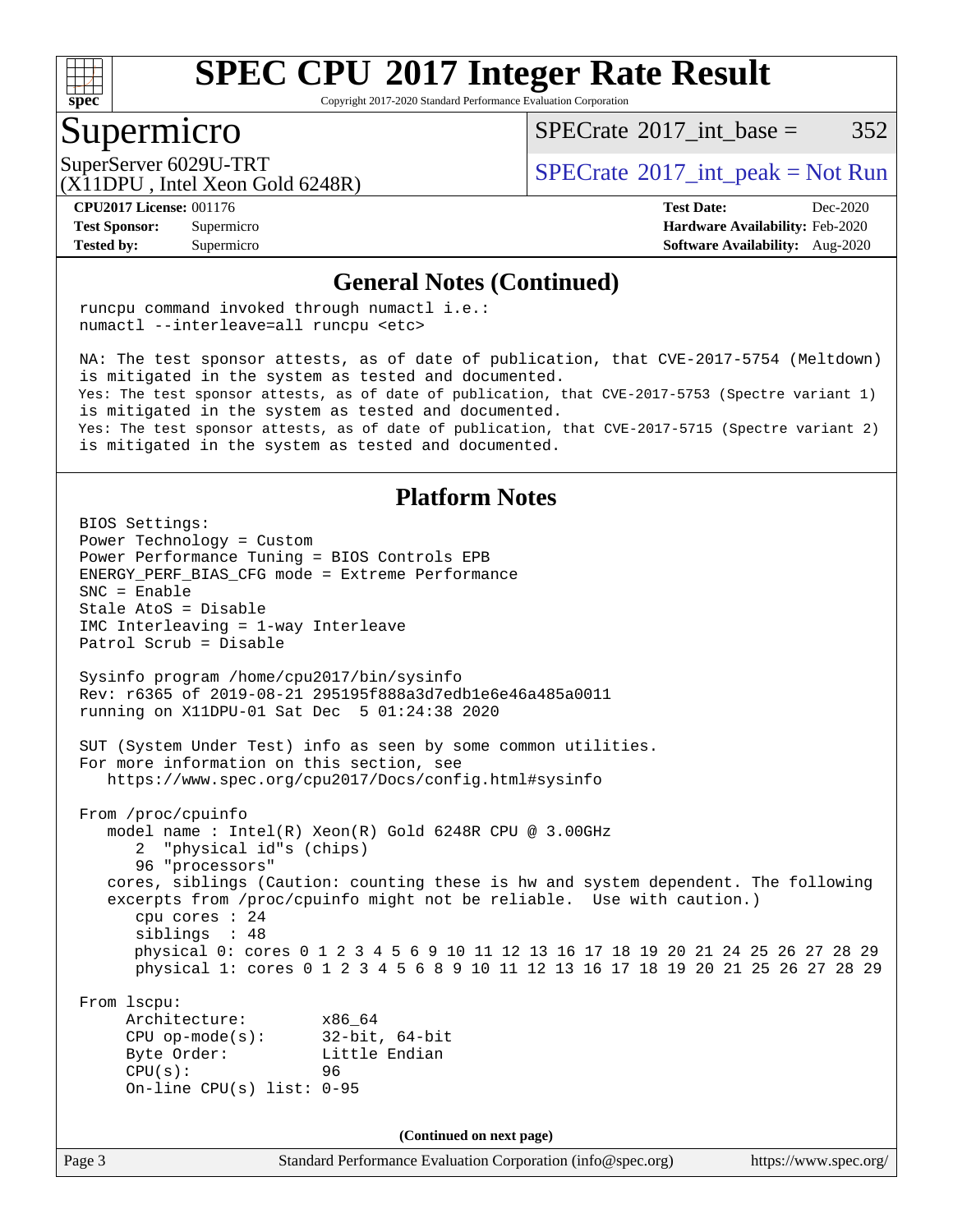

Copyright 2017-2020 Standard Performance Evaluation Corporation

### Supermicro

 $SPECTate@2017_int\_base = 352$ 

(X11DPU , Intel Xeon Gold 6248R)

SuperServer 6029U-TRT <br>(X11DPU Intel Xeon Gold 6248R) [SPECrate](http://www.spec.org/auto/cpu2017/Docs/result-fields.html#SPECrate2017intpeak)®[2017\\_int\\_peak = N](http://www.spec.org/auto/cpu2017/Docs/result-fields.html#SPECrate2017intpeak)ot Run

**[Tested by:](http://www.spec.org/auto/cpu2017/Docs/result-fields.html#Testedby)** Supermicro **Supermicro [Software Availability:](http://www.spec.org/auto/cpu2017/Docs/result-fields.html#SoftwareAvailability)** Aug-2020

**[CPU2017 License:](http://www.spec.org/auto/cpu2017/Docs/result-fields.html#CPU2017License)** 001176 **[Test Date:](http://www.spec.org/auto/cpu2017/Docs/result-fields.html#TestDate)** Dec-2020 **[Test Sponsor:](http://www.spec.org/auto/cpu2017/Docs/result-fields.html#TestSponsor)** Supermicro **[Hardware Availability:](http://www.spec.org/auto/cpu2017/Docs/result-fields.html#HardwareAvailability)** Feb-2020

#### **[Platform Notes \(Continued\)](http://www.spec.org/auto/cpu2017/Docs/result-fields.html#PlatformNotes)**

| Thread(s) per core:                                                            | 2                                                                                    |  |  |  |  |  |
|--------------------------------------------------------------------------------|--------------------------------------------------------------------------------------|--|--|--|--|--|
| Core(s) per socket:                                                            | 24                                                                                   |  |  |  |  |  |
| Socket(s):                                                                     | 2                                                                                    |  |  |  |  |  |
| NUMA $node(s):$                                                                | 4                                                                                    |  |  |  |  |  |
| Vendor ID:                                                                     | GenuineIntel                                                                         |  |  |  |  |  |
| CPU family:                                                                    | 6                                                                                    |  |  |  |  |  |
| Model:                                                                         | 85                                                                                   |  |  |  |  |  |
| Model name:                                                                    | $Intel(R) Xeon(R) Gold 6248R CPU @ 3.00GHz$                                          |  |  |  |  |  |
| Stepping:                                                                      | 7                                                                                    |  |  |  |  |  |
| CPU MHz:                                                                       | 3599.991                                                                             |  |  |  |  |  |
| $CPU$ max $MHz$ :                                                              | 4000.0000                                                                            |  |  |  |  |  |
| CPU min MHz:                                                                   | 1200.0000                                                                            |  |  |  |  |  |
| BogoMIPS:                                                                      | 6000.00                                                                              |  |  |  |  |  |
| Virtualization:<br>L1d cache:                                                  | $VT - x$<br>32K                                                                      |  |  |  |  |  |
| Lli cache:                                                                     | 32K                                                                                  |  |  |  |  |  |
| $L2$ cache:                                                                    | 1024K                                                                                |  |  |  |  |  |
| L3 cache:                                                                      | 36608K                                                                               |  |  |  |  |  |
| NUMA node0 CPU(s):                                                             | $0-3, 7, 8, 12-14, 18-20, 48-51, 55, 56, 60-62, 66-68$                               |  |  |  |  |  |
| NUMA $node1$ $CPU(s)$ :                                                        | $4-6, 9-11, 15-17, 21-23, 52-54, 57-59, 63-65, 69-71$                                |  |  |  |  |  |
| NUMA $node2$ $CPU(s):$                                                         | 24-27, 31-33, 37-39, 43, 44, 72-75, 79-81, 85-87, 91, 92                             |  |  |  |  |  |
| NUMA $node3$ $CPU(s)$ :                                                        | 28-30, 34-36, 40-42, 45-47, 76-78, 82-84, 88-90, 93-95                               |  |  |  |  |  |
| Flaqs:                                                                         | fpu vme de pse tsc msr pae mce cx8 apic sep mtrr pge mca cmov                        |  |  |  |  |  |
|                                                                                | pat pse36 clflush dts acpi mmx fxsr sse sse2 ss ht tm pbe syscall nx pdpelgb rdtscp  |  |  |  |  |  |
|                                                                                | lm constant_tsc art arch_perfmon pebs bts rep_good nopl xtopology nonstop_tsc cpuid  |  |  |  |  |  |
|                                                                                | aperfmperf pni pclmulqdq dtes64 ds_cpl vmx smx est tm2 ssse3 sdbg fma cx16 xtpr pdcm |  |  |  |  |  |
|                                                                                | pcid dca sse4_1 sse4_2 x2apic movbe popcnt tsc_deadline_timer aes xsave avx f16c     |  |  |  |  |  |
|                                                                                | rdrand lahf_lm abm 3dnowprefetch cpuid_fault epb cat_13 cdp_13 invpcid_single        |  |  |  |  |  |
|                                                                                | intel_ppin ssbd mba ibrs ibpb stibp ibrs_enhanced tpr_shadow vnmi flexpriority ept   |  |  |  |  |  |
|                                                                                | vpid fsgsbase tsc_adjust bmil hle avx2 smep bmi2 erms invpcid rtm cqm mpx rdt_a      |  |  |  |  |  |
|                                                                                | avx512f avx512dq rdseed adx smap clflushopt clwb intel_pt avx512cd avx512bw avx512vl |  |  |  |  |  |
|                                                                                | xsaveopt xsavec xgetbvl xsaves cqm_llc cqm_occup_llc cqm_mbm_total cqm_mbm_local     |  |  |  |  |  |
|                                                                                | dtherm ida arat pln pts pku ospke avx512_vnni md_clear flush_lld arch_capabilities   |  |  |  |  |  |
|                                                                                |                                                                                      |  |  |  |  |  |
| /proc/cpuinfo cache data                                                       |                                                                                      |  |  |  |  |  |
| cache size $: 36608$ KB                                                        |                                                                                      |  |  |  |  |  |
|                                                                                |                                                                                      |  |  |  |  |  |
|                                                                                | From numactl --hardware WARNING: a numactl 'node' might or might not correspond to a |  |  |  |  |  |
| physical chip.                                                                 |                                                                                      |  |  |  |  |  |
| $available: 4 nodes (0-3)$                                                     |                                                                                      |  |  |  |  |  |
| node 0 cpus: 0 1 2 3 7 8 12 13 14 18 19 20 48 49 50 51 55 56 60 61 62 66 67 68 |                                                                                      |  |  |  |  |  |
| node 0 size: 95343 MB                                                          |                                                                                      |  |  |  |  |  |
| node 0 free: 94878 MB                                                          |                                                                                      |  |  |  |  |  |
|                                                                                | node 1 cpus: 4 5 6 9 10 11 15 16 17 21 22 23 52 53 54 57 58 59 63 64 65 69 70 71     |  |  |  |  |  |
| node 1 size: 96762 MB                                                          |                                                                                      |  |  |  |  |  |
| node 1 free: 96277 MB                                                          |                                                                                      |  |  |  |  |  |
|                                                                                | node 2 cpus: 24 25 26 27 31 32 33 37 38 39 43 44 72 73 74 75 79 80 81 85 86 87 91 92 |  |  |  |  |  |
|                                                                                |                                                                                      |  |  |  |  |  |
| (Continued on next page)                                                       |                                                                                      |  |  |  |  |  |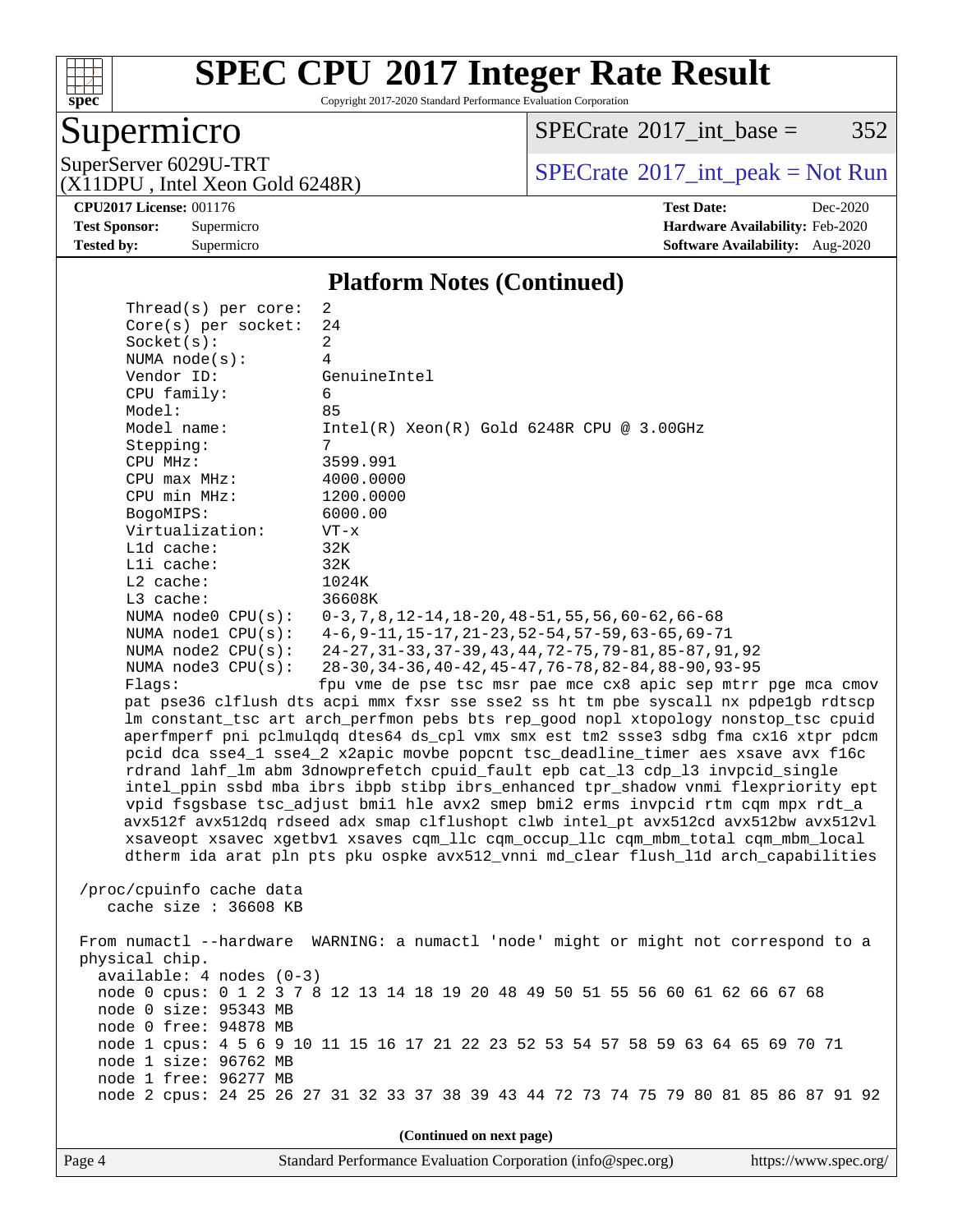

Copyright 2017-2020 Standard Performance Evaluation Corporation

### Supermicro

 $SPECTate^{\circ}2017$  int base = 352

(X11DPU , Intel Xeon Gold 6248R)

SuperServer 6029U-TRT  $SPECrate^{\circ}2017$  $SPECrate^{\circ}2017$ \_int\_peak = Not Run

**[Tested by:](http://www.spec.org/auto/cpu2017/Docs/result-fields.html#Testedby)** Supermicro **[Software Availability:](http://www.spec.org/auto/cpu2017/Docs/result-fields.html#SoftwareAvailability)** Aug-2020

**[CPU2017 License:](http://www.spec.org/auto/cpu2017/Docs/result-fields.html#CPU2017License)** 001176 **[Test Date:](http://www.spec.org/auto/cpu2017/Docs/result-fields.html#TestDate)** Dec-2020 **[Test Sponsor:](http://www.spec.org/auto/cpu2017/Docs/result-fields.html#TestSponsor)** Supermicro **[Hardware Availability:](http://www.spec.org/auto/cpu2017/Docs/result-fields.html#HardwareAvailability)** Feb-2020

### **[Platform Notes \(Continued\)](http://www.spec.org/auto/cpu2017/Docs/result-fields.html#PlatformNotes)**

 node 2 size: 96735 MB node 2 free: 95250 MB node 3 cpus: 28 29 30 34 35 36 40 41 42 45 46 47 76 77 78 82 83 84 88 89 90 93 94 95 node 3 size: 96762 MB node 3 free: 96376 MB node distances: node 0 1 2 3 0: 10 11 21 21 1: 11 10 21 21 2: 21 21 10 11 3: 21 21 11 10 From /proc/meminfo MemTotal: 394858132 kB HugePages\_Total: 0 Hugepagesize: 2048 kB From /etc/\*release\* /etc/\*version\* os-release: NAME="Red Hat Enterprise Linux" VERSION="8.2 (Ootpa)" ID="rhel" ID\_LIKE="fedora" VERSION\_ID="8.2" PLATFORM\_ID="platform:el8" PRETTY\_NAME="Red Hat Enterprise Linux 8.2 (Ootpa)" ANSI\_COLOR="0;31" redhat-release: Red Hat Enterprise Linux release 8.2 (Ootpa) system-release: Red Hat Enterprise Linux release 8.2 (Ootpa) system-release-cpe: cpe:/o:redhat:enterprise\_linux:8.2:ga uname -a: Linux X11DPU-01 4.18.0-193.el8.x86\_64 #1 SMP Fri Mar 27 14:35:58 UTC 2020 x86\_64 x86\_64 x86\_64 GNU/Linux Kernel self-reported vulnerability status: itlb\_multihit: KVM: Mitigation: Split huge pages<br>CVE-2018-3620 (L1 Terminal Fault): Not affected  $CVE-2018-3620$  (L1 Terminal Fault): Microarchitectural Data Sampling: Not affected CVE-2017-5754 (Meltdown): Not affected CVE-2018-3639 (Speculative Store Bypass): Mitigation: Speculative Store Bypass disabled via prctl and seccomp CVE-2017-5753 (Spectre variant 1): Mitigation: usercopy/swapgs barriers and \_\_user pointer sanitization CVE-2017-5715 (Spectre variant 2): Mitigation: Enhanced IBRS, IBPB: conditional, RSB filling **(Continued on next page)**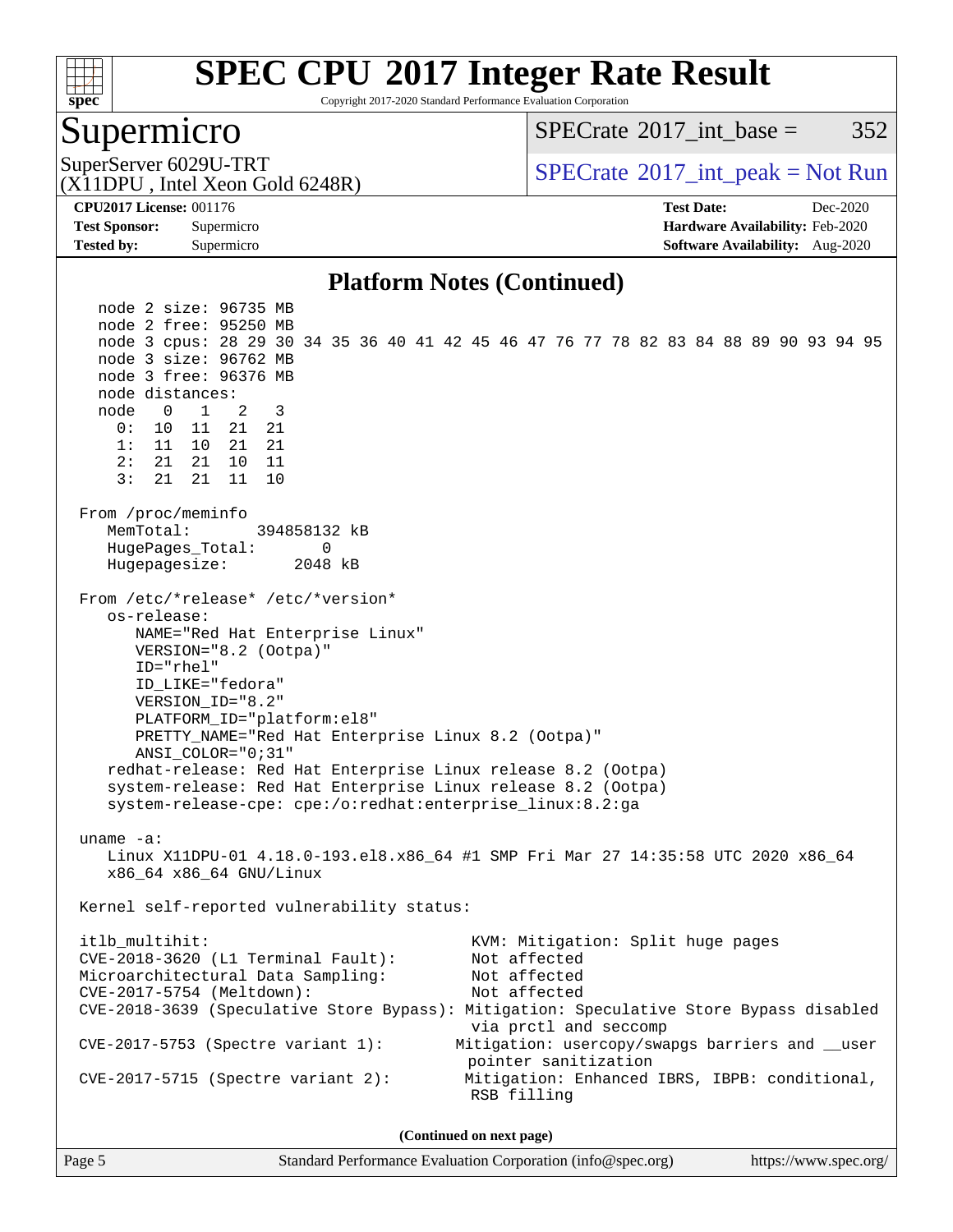

Copyright 2017-2020 Standard Performance Evaluation Corporation

### Supermicro

 $SPECTate@2017\_int\_base = 352$ 

(X11DPU , Intel Xeon Gold 6248R)

SuperServer 6029U-TRT  $S^{2017}$  [SPECrate](http://www.spec.org/auto/cpu2017/Docs/result-fields.html#SPECrate2017intpeak)®[2017\\_int\\_peak = N](http://www.spec.org/auto/cpu2017/Docs/result-fields.html#SPECrate2017intpeak)ot Run

**[Tested by:](http://www.spec.org/auto/cpu2017/Docs/result-fields.html#Testedby)** Supermicro **[Software Availability:](http://www.spec.org/auto/cpu2017/Docs/result-fields.html#SoftwareAvailability)** Aug-2020

**[CPU2017 License:](http://www.spec.org/auto/cpu2017/Docs/result-fields.html#CPU2017License)** 001176 **[Test Date:](http://www.spec.org/auto/cpu2017/Docs/result-fields.html#TestDate)** Dec-2020 **[Test Sponsor:](http://www.spec.org/auto/cpu2017/Docs/result-fields.html#TestSponsor)** Supermicro **[Hardware Availability:](http://www.spec.org/auto/cpu2017/Docs/result-fields.html#HardwareAvailability)** Feb-2020

#### **[Platform Notes \(Continued\)](http://www.spec.org/auto/cpu2017/Docs/result-fields.html#PlatformNotes)**

tsx\_async\_abort: Mitigation: Clear CPU buffers; SMT vulnerable

run-level 3 Dec 4 19:55

 SPEC is set to: /home/cpu2017 Filesystem Type Size Used Avail Use% Mounted on /dev/sda4 xfs 184G 8.5G 176G 5% /

 From /sys/devices/virtual/dmi/id BIOS: American Megatrends Inc. 3.3 02/21/2020 Vendor: Supermicro Product: Super Server Serial: 0123456789

 Additional information from dmidecode follows. WARNING: Use caution when you interpret this section. The 'dmidecode' program reads system data which is "intended to allow hardware to be accurately determined", but the intent may not be met, as there are frequent changes to hardware, firmware, and the "DMTF SMBIOS" standard. Memory:

 12x NO DIMM NO DIMM 12x SK Hynix HMA84GR7CJR4N-XN 32 GB 2 rank 3200

(End of data from sysinfo program)

### **[Compiler Version Notes](http://www.spec.org/auto/cpu2017/Docs/result-fields.html#CompilerVersionNotes)**

| C      | 500.perlbench_r(base) 502.gcc_r(base) 505.mcf_r(base)                                                 |                       |
|--------|-------------------------------------------------------------------------------------------------------|-----------------------|
|        | 525.x264 r(base) 557.xz r(base)                                                                       |                       |
|        | Intel(R) C Compiler for applications running on Intel(R) $64$ , Version                               |                       |
|        | 19.1.2.275 Build 20200604<br>Copyright (C) 1985-2020 Intel Corporation. All rights reserved.          |                       |
|        |                                                                                                       |                       |
| $C++$  | 520.omnetpp $r(base)$ 523.xalancbmk $r(base)$ 531.deepsjeng $r(base)$<br>$541.$ leela $r(base)$       |                       |
|        | Intel(R) $C++$ Compiler for applications running on Intel(R) 64, Version<br>19.1.2.275 Build 20200604 |                       |
|        | Copyright (C) 1985-2020 Intel Corporation. All rights reserved.                                       |                       |
|        |                                                                                                       |                       |
|        | Fortran   548.exchange2 $r(base)$                                                                     |                       |
|        | (Continued on next page)                                                                              |                       |
| Page 6 | Standard Performance Evaluation Corporation (info@spec.org)                                           | https://www.spec.org/ |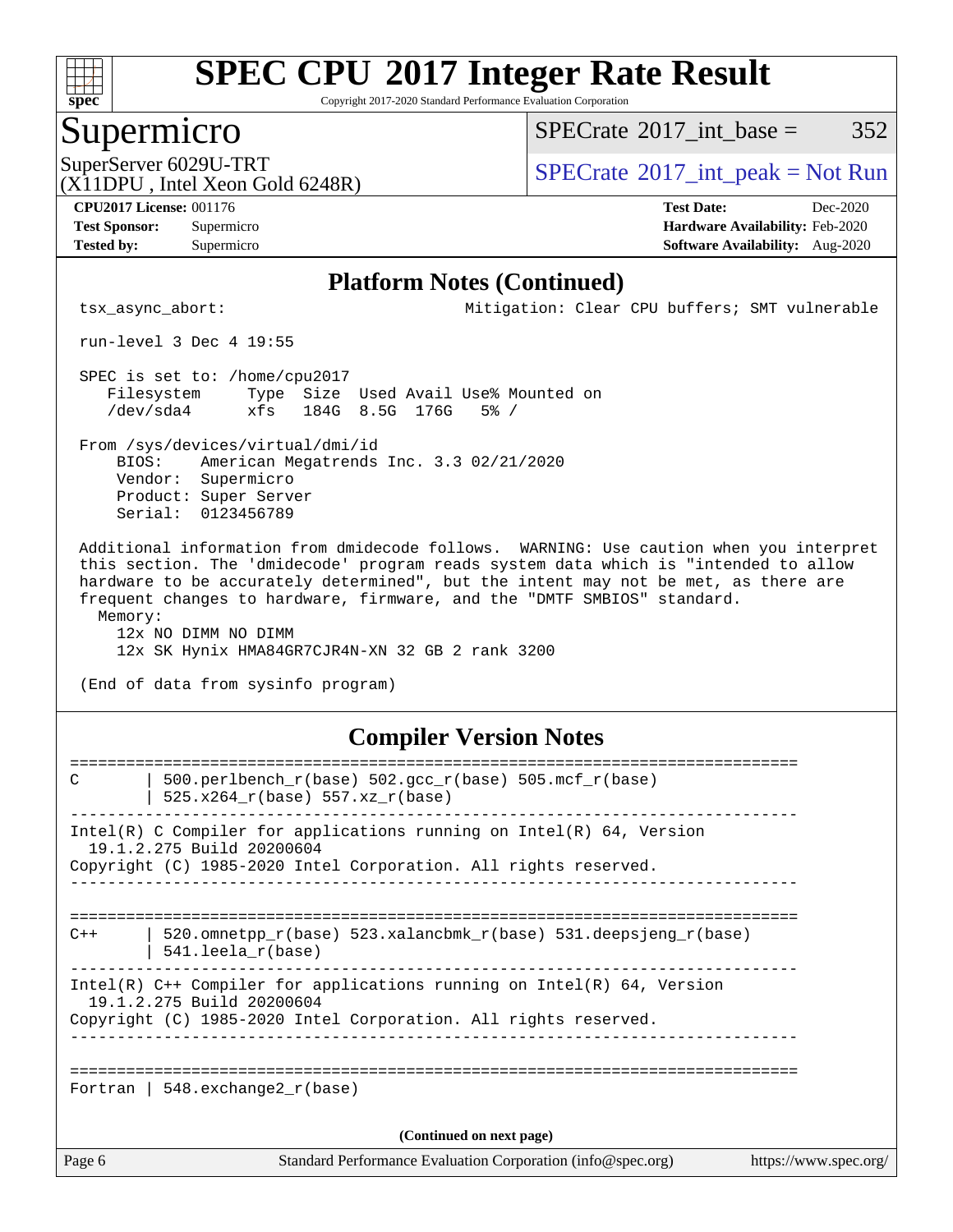

Copyright 2017-2020 Standard Performance Evaluation Corporation

### Supermicro

 $SPECTate@2017\_int\_base = 352$ 

SuperServer 6029U-TRT  $S^{2017}$  [SPECrate](http://www.spec.org/auto/cpu2017/Docs/result-fields.html#SPECrate2017intpeak)®[2017\\_int\\_peak = N](http://www.spec.org/auto/cpu2017/Docs/result-fields.html#SPECrate2017intpeak)ot Run

(X11DPU , Intel Xeon Gold 6248R)

**[CPU2017 License:](http://www.spec.org/auto/cpu2017/Docs/result-fields.html#CPU2017License)** 001176 **[Test Date:](http://www.spec.org/auto/cpu2017/Docs/result-fields.html#TestDate)** Dec-2020 **[Test Sponsor:](http://www.spec.org/auto/cpu2017/Docs/result-fields.html#TestSponsor)** Supermicro **[Hardware Availability:](http://www.spec.org/auto/cpu2017/Docs/result-fields.html#HardwareAvailability)** Feb-2020 **[Tested by:](http://www.spec.org/auto/cpu2017/Docs/result-fields.html#Testedby)** Supermicro **[Software Availability:](http://www.spec.org/auto/cpu2017/Docs/result-fields.html#SoftwareAvailability)** Aug-2020

### **[Compiler Version Notes \(Continued\)](http://www.spec.org/auto/cpu2017/Docs/result-fields.html#CompilerVersionNotes)**

------------------------------------------------------------------------------ Intel(R) Fortran Intel(R) 64 Compiler for applications running on Intel(R) 64, Version 19.1.2.275 Build 20200623 Copyright (C) 1985-2020 Intel Corporation. All rights reserved. ------------------------------------------------------------------------------

**[Base Compiler Invocation](http://www.spec.org/auto/cpu2017/Docs/result-fields.html#BaseCompilerInvocation)**

[C benchmarks](http://www.spec.org/auto/cpu2017/Docs/result-fields.html#Cbenchmarks):  $i$ cc

[C++ benchmarks:](http://www.spec.org/auto/cpu2017/Docs/result-fields.html#CXXbenchmarks) [icpc](http://www.spec.org/cpu2017/results/res2020q4/cpu2017-20201207-24566.flags.html#user_CXXbase_intel_icpc_c510b6838c7f56d33e37e94d029a35b4a7bccf4766a728ee175e80a419847e808290a9b78be685c44ab727ea267ec2f070ec5dc83b407c0218cded6866a35d07)

[Fortran benchmarks](http://www.spec.org/auto/cpu2017/Docs/result-fields.html#Fortranbenchmarks): [ifort](http://www.spec.org/cpu2017/results/res2020q4/cpu2017-20201207-24566.flags.html#user_FCbase_intel_ifort_8111460550e3ca792625aed983ce982f94888b8b503583aa7ba2b8303487b4d8a21a13e7191a45c5fd58ff318f48f9492884d4413fa793fd88dd292cad7027ca)

### **[Base Portability Flags](http://www.spec.org/auto/cpu2017/Docs/result-fields.html#BasePortabilityFlags)**

 500.perlbench\_r: [-DSPEC\\_LP64](http://www.spec.org/cpu2017/results/res2020q4/cpu2017-20201207-24566.flags.html#b500.perlbench_r_basePORTABILITY_DSPEC_LP64) [-DSPEC\\_LINUX\\_X64](http://www.spec.org/cpu2017/results/res2020q4/cpu2017-20201207-24566.flags.html#b500.perlbench_r_baseCPORTABILITY_DSPEC_LINUX_X64) 502.gcc\_r: [-DSPEC\\_LP64](http://www.spec.org/cpu2017/results/res2020q4/cpu2017-20201207-24566.flags.html#suite_basePORTABILITY502_gcc_r_DSPEC_LP64) 505.mcf\_r: [-DSPEC\\_LP64](http://www.spec.org/cpu2017/results/res2020q4/cpu2017-20201207-24566.flags.html#suite_basePORTABILITY505_mcf_r_DSPEC_LP64) 520.omnetpp\_r: [-DSPEC\\_LP64](http://www.spec.org/cpu2017/results/res2020q4/cpu2017-20201207-24566.flags.html#suite_basePORTABILITY520_omnetpp_r_DSPEC_LP64) 523.xalancbmk\_r: [-DSPEC\\_LP64](http://www.spec.org/cpu2017/results/res2020q4/cpu2017-20201207-24566.flags.html#suite_basePORTABILITY523_xalancbmk_r_DSPEC_LP64) [-DSPEC\\_LINUX](http://www.spec.org/cpu2017/results/res2020q4/cpu2017-20201207-24566.flags.html#b523.xalancbmk_r_baseCXXPORTABILITY_DSPEC_LINUX) 525.x264\_r: [-DSPEC\\_LP64](http://www.spec.org/cpu2017/results/res2020q4/cpu2017-20201207-24566.flags.html#suite_basePORTABILITY525_x264_r_DSPEC_LP64) 531.deepsjeng\_r: [-DSPEC\\_LP64](http://www.spec.org/cpu2017/results/res2020q4/cpu2017-20201207-24566.flags.html#suite_basePORTABILITY531_deepsjeng_r_DSPEC_LP64) 541.leela\_r: [-DSPEC\\_LP64](http://www.spec.org/cpu2017/results/res2020q4/cpu2017-20201207-24566.flags.html#suite_basePORTABILITY541_leela_r_DSPEC_LP64) 548.exchange2\_r: [-DSPEC\\_LP64](http://www.spec.org/cpu2017/results/res2020q4/cpu2017-20201207-24566.flags.html#suite_basePORTABILITY548_exchange2_r_DSPEC_LP64) 557.xz\_r: [-DSPEC\\_LP64](http://www.spec.org/cpu2017/results/res2020q4/cpu2017-20201207-24566.flags.html#suite_basePORTABILITY557_xz_r_DSPEC_LP64)

### **[Base Optimization Flags](http://www.spec.org/auto/cpu2017/Docs/result-fields.html#BaseOptimizationFlags)**

[C benchmarks](http://www.spec.org/auto/cpu2017/Docs/result-fields.html#Cbenchmarks): [-m64](http://www.spec.org/cpu2017/results/res2020q4/cpu2017-20201207-24566.flags.html#user_CCbase_m64-icc) [-qnextgen](http://www.spec.org/cpu2017/results/res2020q4/cpu2017-20201207-24566.flags.html#user_CCbase_f-qnextgen) [-std=c11](http://www.spec.org/cpu2017/results/res2020q4/cpu2017-20201207-24566.flags.html#user_CCbase_std-icc-std_0e1c27790398a4642dfca32ffe6c27b5796f9c2d2676156f2e42c9c44eaad0c049b1cdb667a270c34d979996257aeb8fc440bfb01818dbc9357bd9d174cb8524) [-Wl,-plugin-opt=-x86-branches-within-32B-boundaries](http://www.spec.org/cpu2017/results/res2020q4/cpu2017-20201207-24566.flags.html#user_CCbase_f-x86-branches-within-32B-boundaries_0098b4e4317ae60947b7b728078a624952a08ac37a3c797dfb4ffeb399e0c61a9dd0f2f44ce917e9361fb9076ccb15e7824594512dd315205382d84209e912f3) [-Wl,-z,muldefs](http://www.spec.org/cpu2017/results/res2020q4/cpu2017-20201207-24566.flags.html#user_CCbase_link_force_multiple1_b4cbdb97b34bdee9ceefcfe54f4c8ea74255f0b02a4b23e853cdb0e18eb4525ac79b5a88067c842dd0ee6996c24547a27a4b99331201badda8798ef8a743f577) [-xCORE-AVX512](http://www.spec.org/cpu2017/results/res2020q4/cpu2017-20201207-24566.flags.html#user_CCbase_f-xCORE-AVX512) [-O3](http://www.spec.org/cpu2017/results/res2020q4/cpu2017-20201207-24566.flags.html#user_CCbase_f-O3) [-ffast-math](http://www.spec.org/cpu2017/results/res2020q4/cpu2017-20201207-24566.flags.html#user_CCbase_f-ffast-math) [-flto](http://www.spec.org/cpu2017/results/res2020q4/cpu2017-20201207-24566.flags.html#user_CCbase_f-flto) [-mfpmath=sse](http://www.spec.org/cpu2017/results/res2020q4/cpu2017-20201207-24566.flags.html#user_CCbase_f-mfpmath_70eb8fac26bde974f8ab713bc9086c5621c0b8d2f6c86f38af0bd7062540daf19db5f3a066d8c6684be05d84c9b6322eb3b5be6619d967835195b93d6c02afa1) [-funroll-loops](http://www.spec.org/cpu2017/results/res2020q4/cpu2017-20201207-24566.flags.html#user_CCbase_f-funroll-loops) [-qopt-mem-layout-trans=4](http://www.spec.org/cpu2017/results/res2020q4/cpu2017-20201207-24566.flags.html#user_CCbase_f-qopt-mem-layout-trans_fa39e755916c150a61361b7846f310bcdf6f04e385ef281cadf3647acec3f0ae266d1a1d22d972a7087a248fd4e6ca390a3634700869573d231a252c784941a8) [-L/usr/local/IntelCompiler19/compilers\\_and\\_libraries\\_2020.3.275/linux/compiler/lib/intel64\\_lin](http://www.spec.org/cpu2017/results/res2020q4/cpu2017-20201207-24566.flags.html#user_CCbase_linkpath_6eb3b1b8be403820338b5b82e7a1c217a861a8962ac718a6253be1483b50620487664a39a847caf560d84a6b8bab7cca33d9f414525a12ede1e9473db34a3d08) [-lqkmalloc](http://www.spec.org/cpu2017/results/res2020q4/cpu2017-20201207-24566.flags.html#user_CCbase_qkmalloc_link_lib_79a818439969f771c6bc311cfd333c00fc099dad35c030f5aab9dda831713d2015205805422f83de8875488a2991c0a156aaa600e1f9138f8fc37004abc96dc5)

**(Continued on next page)**

Page 7 Standard Performance Evaluation Corporation [\(info@spec.org\)](mailto:info@spec.org) <https://www.spec.org/>